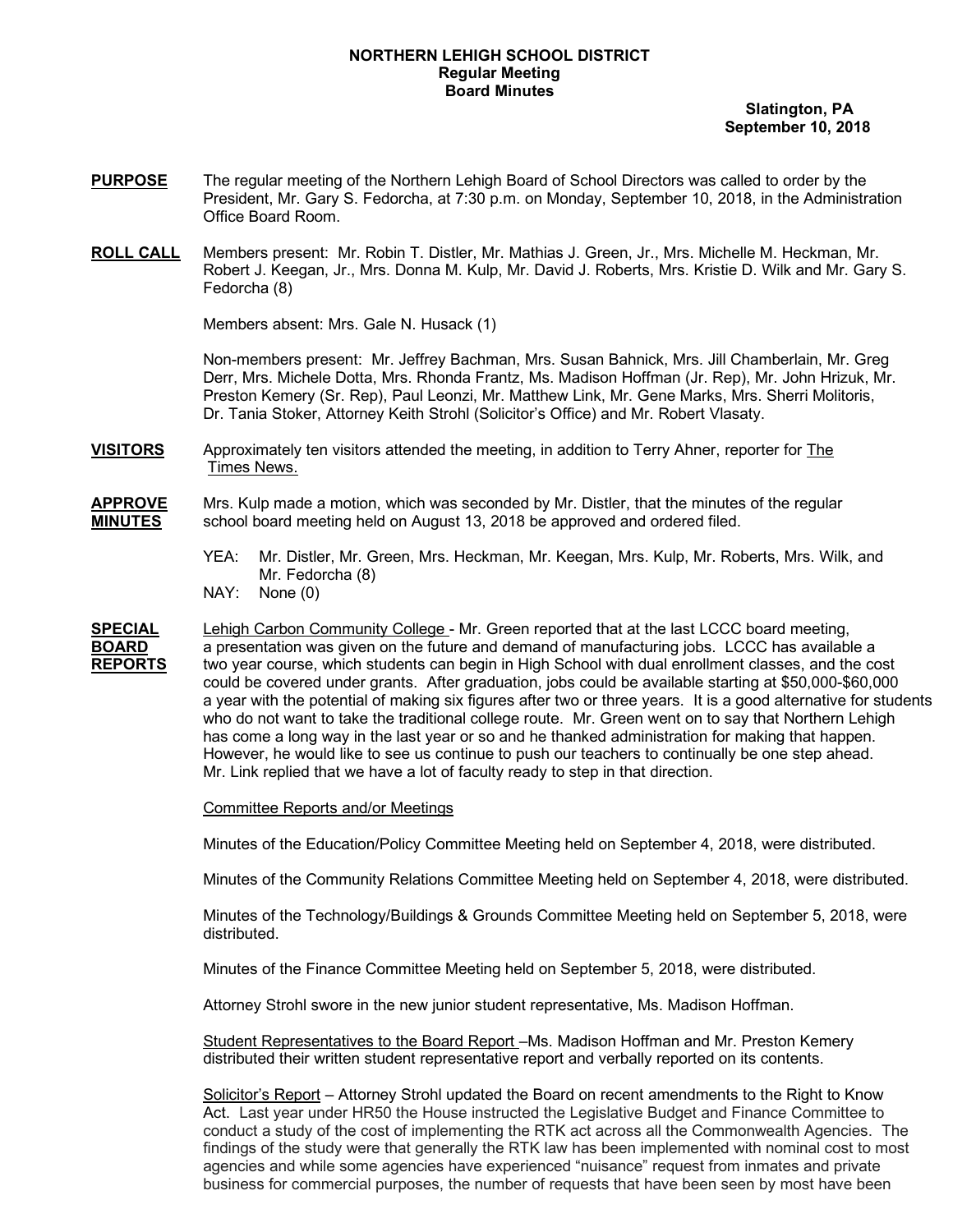**SPECIAL** reasonable. Currently there is pending legislation under SB 2017-465 to provide minor amendments to **BOARD** the Act and provide for fees to be charged by agencies for commercial requests. It does not appear **REPORTS** the current legislation will be finalized for this session. If the District sees the findings as incorrect or **(cont.)** wishes the legislature to move the legislation along faster so that these fees can be implemented, it is recommended that you reach out to our legislators to voice those concerns.

> Assistant to the Superintendent – Dr. Stoker announced that when books are no longer being used, we look to sell those books and if we cannot find anyone to buy them, we donate them. Mr. Leonzi explained that in order to promote literacy and access to reading materials in our community, Peters Elementary reached out to Sister Virginia Stephanie, Principal of the St. John Neumann campus in Slatington. We offered a donation of older reading textbooks as a supplement to the curriculum. Sister Stephanie graciously accepted and thanked the district for our generous donation. Other kindergarten geared materials have been placed in our Head Start classrooms.

Dr. Stoker introduced Mr. Tim Weaber and Ms. Jennifer Butz who gave a brief overview and feedback on the STEAM camp that was held this past summer. Neffs Bank was invited on the last day of the camp and they were very impressed and expressed interest in funding the camp again. Mr. Weaber stated that in conjunction with the NL Education Foundation, we have applied for a grant for next year.

Business Manager's Report – Mrs. Frantz reported that the State Auditors will be doing safety and security tours at the Middle School, High School and Slatington Elementary School. Mrs. Frantz stated that on the agenda this evening, under Finance item "D" the Network Security Insurance reads at a cost not to exceed \$8,000.00 and we have just received a firm price back of \$5,969.00.

Mrs. Molitoris reported that the local auditors have finished and the final numbers should be in by the end of September.

Superintendent's Report – Mr. Link reported that the opening of schools was filled with a lot of positive feedback with a week of purposeful professional development which was led by our teachers. Mr. Link thanked Dr. Stoker for arranging the professional development. Mr. Link stated that the most positive feedback was on the keynote speaker, Dr.Joseph Sanfelippo. Dr. Sanfelippo is a superintendent of a very small school district in Wisconsin and is also an author of professional development books and school leadership. His message that day was that every interaction we have with each other and especially teacher to student can change the culture of the school, so make it a positive interaction. Our support staff, teachers and administration have taken that to heart in the first two weeks of school. Mr. Link thanked everyone for their positive effort thus far.

Mr. Link announced that our third day enrollment number is 1,537 students which is down about 12 students from last year. This number is a moving target and fluctuates throughout the year.

Mr. Link thanked Christ U.C.C. of Walnutport for their generous donation of school supplies that were made available to our teachers on opening day.

Mr. Link introduced Mr. Robert Vlasaty who nominated Officer Frank Gnas for the National Association of School Resource Officer Regional Exceptional Service Award. Mr. Vlasaty presented Officer Gnas with a plaque recognizes his exceptional contributions and dedication to our students, staff and community. Mr. Link thanked Mr. Vlasaty for nominating Officer Gnas and for outlining what Officer Gnas does on a daily basis. Mr. Link congratulated Officer Gnas on this recognition.

Mr. Link recognized Mrs. Christine Leslie who retired from the district after 41 years of service. Mr. Fedorcha presented Mrs. Leslie with a gift of appreciation for her years of service with the district. Mrs. Leslie stated that she hoped her retirement is as much fun as she had teaching at Northern Lehigh School District.

Mr. Link presented a draft form of the district's goal for the 2018-2019 school year. These goals are

the overarching district goals. If the board approves these goals, that will trigger the district wide department leaders will begin to draft their individual goals that will align to the district goals.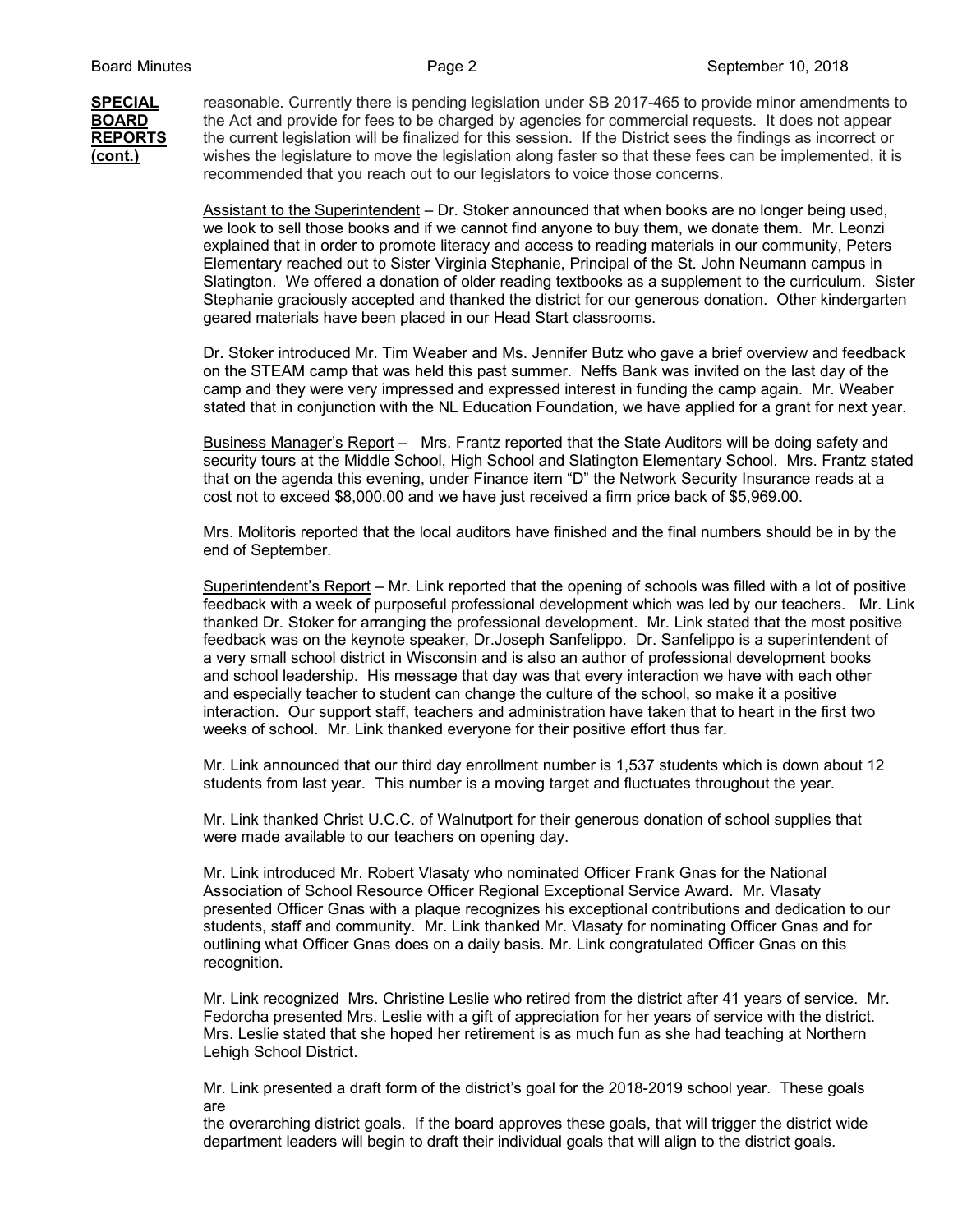Mr. Green thanked Mr. Link and the entire staff with regards to the handling of the mold issue. We were up front, honest and letters were sent. It was an open, honest approach to the situation and we were not the only district in the area with a problem. Mr. Fedorcha also thanked Mr. Derr for

**SPECIAL** a great opening of school with regards to the bridge closure. Communication with parents has been **BOARD** paramount. **REPORTS**

**(cont.)** Mr. Fedorcha reported that an executive session was held prior to tonight's meeting to discuss personnel issues.

**PERSONNEL** Mr. Keegan made a motion, which was seconded by Mrs. Wilk, that the Board of Education approves the following personnel items:

|                                                         | the following bet some remis.                                                                                                                                |                                                                                                                                                                                                                                 |  |
|---------------------------------------------------------|--------------------------------------------------------------------------------------------------------------------------------------------------------------|---------------------------------------------------------------------------------------------------------------------------------------------------------------------------------------------------------------------------------|--|
| Administrative<br><b>Transfer Non-</b><br>Instructional | Joan DeSousa<br>From:<br>To:<br>Salary:<br>Effective:                                                                                                        | Slatington Elementary Life Skills Paraprofessional<br>Peters Elementary PCA<br>No change in salary<br>August 21, 2018                                                                                                           |  |
| Resignation<br>Wentz                                    | Accept the resignation of Lisa Wentz from her position as Slatington Elementary Custodian,<br>effective August 8, 2018.                                      |                                                                                                                                                                                                                                 |  |
| Gannon                                                  | Accept the resignation of Diane Gannon from her position as Slatington Elementary classroom<br>paraprofessional, effective September 7, 2018.                |                                                                                                                                                                                                                                 |  |
| Fritzinger                                              | Remove Schelene Fritzinger from our substitute secretary/aide and cafeteria worker lists.                                                                    |                                                                                                                                                                                                                                 |  |
| Appointment<br>Instructional                            | Katie Cappuccino<br>Assignment:<br>Salary:                                                                                                                   | <b>Temporary Vacancy Replacement</b><br>Chemistry Teacher replacing an employee who is on a<br>leave of absence.<br>Substitute Teacher Rate Days 1-30; Day 31 and beyond:<br>\$48,750.00 (Step 1 Bachelors on the 2018-2019 CBA |  |
|                                                         | Effective:<br><b>Termination Date:</b>                                                                                                                       | Salary Schedule)<br>August 21, 2018<br>Upon return of full time teacher                                                                                                                                                         |  |
|                                                         | Alyssia Wechsler<br>Assignment<br>Salary:<br>Effective:                                                                                                      | <b>Professional Employee</b><br>Half Time Family Consumer Science Teacher<br>\$30,688 (Step 11 Masters on the 2018-2019 CBA Salary<br>Schedule<br>August 21, 2018                                                               |  |
| Appointment<br>Non-Instruct-<br>ional                   | Charles Chamberlain*<br>Assignment:<br>Salary:<br>Effective:<br>*Pending Verification of Missing Personnel File Items<br>*60 Working Day probationary period | High School Cafeteria Monitor<br>\$11.20 per hour;4 Hours Per Day/5 days per week/180 days<br>per year<br>August 23, 2018                                                                                                       |  |
|                                                         | Kimberly Deprill*<br>Assignment:<br>Salary:<br>Effective:<br>*60 Working Day probationary period                                                             | Peters Elementary Cafeteria Aide<br>\$11.20 Per Hour; 2 Hours Per Day/5 Days Per Week/180 days<br>per year.<br>August 21, 2018                                                                                                  |  |
|                                                         | Brittany Keyser*<br>Assignment:<br>Salary:                                                                                                                   | <b>Slatington Elementary Cook's Helper</b><br>\$12.00 Per Hour; 5 Hours Per Day/5 Days Per Week/up to 180<br>Student days per year plus additional cleaning days as needed.<br>(2017-2021 Educational Support Personnel CBA)    |  |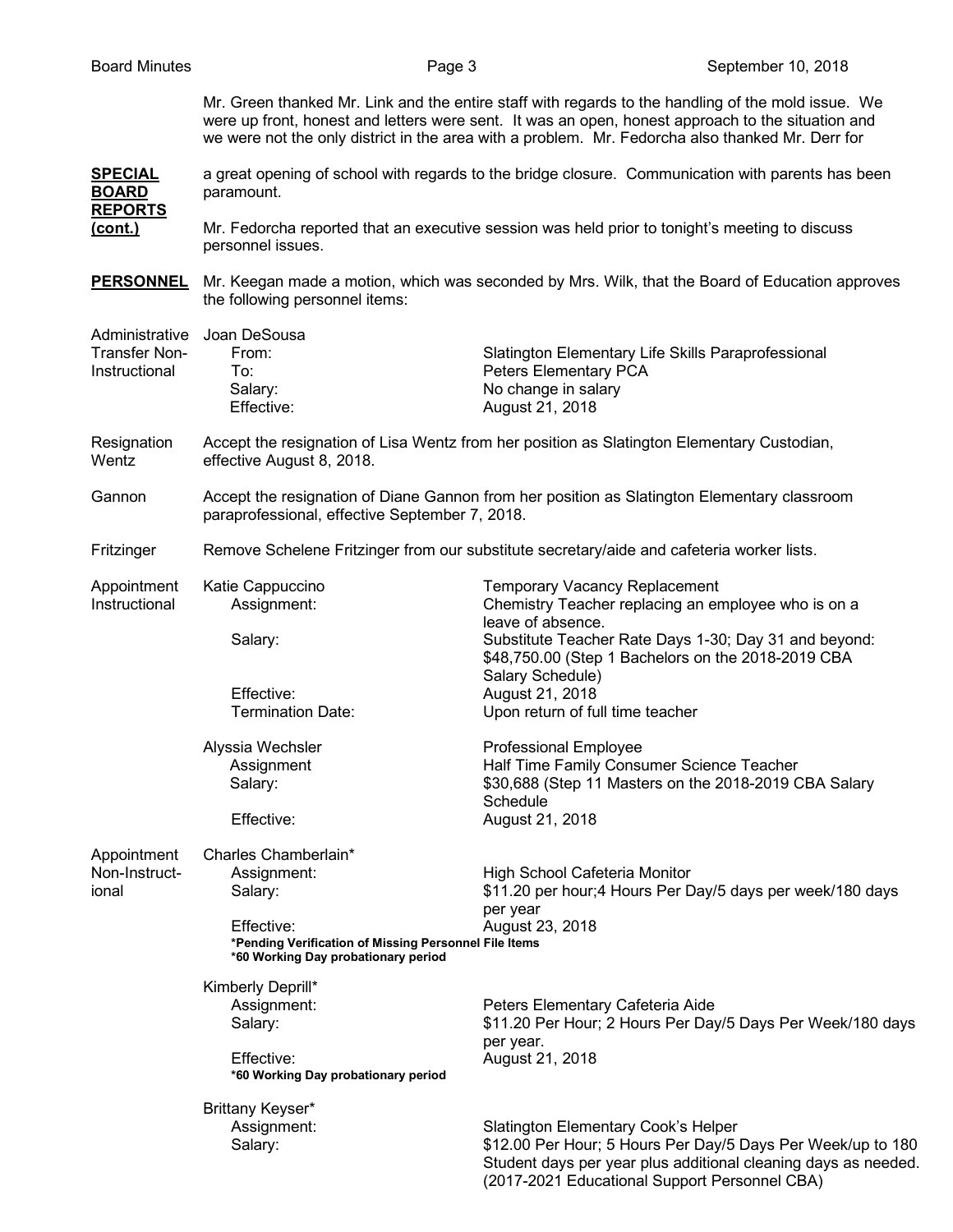| Effective:                          |  |
|-------------------------------------|--|
| *60 Working Day probationary period |  |

August 23, 2018

| <b>PERSONNEL</b>                                              | Michelle Paul*                                                                                                                                                                                                                                                                                                                                                                                                             |                         |                                                                                                   |                          |  |
|---------------------------------------------------------------|----------------------------------------------------------------------------------------------------------------------------------------------------------------------------------------------------------------------------------------------------------------------------------------------------------------------------------------------------------------------------------------------------------------------------|-------------------------|---------------------------------------------------------------------------------------------------|--------------------------|--|
| (cont.)                                                       | Assignment:<br>Salary:                                                                                                                                                                                                                                                                                                                                                                                                     |                         | Middle School Cafeteria/Hall Monitor<br>\$11.20 Per Hour; 3 1/4 Hours Per Day/5 Days Per Week/180 |                          |  |
|                                                               | Effective:<br>*60 Working Day probationary period                                                                                                                                                                                                                                                                                                                                                                          |                         | days per year.<br>August 21, 2018                                                                 |                          |  |
|                                                               | Corinna Varilek*<br>Assignment:<br>Salary:<br>Effective:<br>*60 Working Day probationary period                                                                                                                                                                                                                                                                                                                            |                         | Peters Elementary Cafeteria Aide<br>\$11.20 Per Hour; 2 Hours Per Day/5 Days Per Week/180 days    |                          |  |
|                                                               |                                                                                                                                                                                                                                                                                                                                                                                                                            |                         | per year.<br>August 21, 2018                                                                      |                          |  |
| District Wide<br>Permanent<br>Substitute                      | Approve the following individual as District Wide permanent substitute teacher for the 2018-2019<br>school year. He will be paid a daily per diem rate of \$120 and will receive district health benefits<br>according to the Affordable Care Act regulations with co-payment amounts equivalent to that of district<br>personnel.                                                                                         |                         |                                                                                                   |                          |  |
| Middle<br>School<br>Administrative<br>Detention<br>Supervisor | Approve to appoint Jacqueline Schuck as Administrative Detention Supervisor in the Middle School.<br>Mrs. Schuck will cover the Wednesday detentions from 2:20 p.m. to 3:20 p.m. She will work throughout<br>the 2018-2019 school year on Wednesdays that warrant detention coverage. Salary will be \$20.00 per<br>hour worked.                                                                                           |                         |                                                                                                   |                          |  |
| Leave                                                         | Family Medical Approve the request of employee #6927 to take a leave of absence beginning on or about November<br>22, 2018, for the birth of a child. Employee is requesting to use up to eight weeks of accumulated<br>sick days. Upon exhaustion of medical leave, employee is requesting a six week family medical leave.<br>Employee plans to return to her teaching position upon exhaustion of family medical leave. |                         |                                                                                                   |                          |  |
| of Absence                                                    | Medical Leave Approve the request of employee #1650 to take a medical leave of absence beginning on August 21,<br>2018. Employee is requesting to use accumulated sick days. Employee plans to return to his position<br>upon release from his physician.                                                                                                                                                                  |                         |                                                                                                   |                          |  |
| Rescind<br>Appointment                                        | Rescind the appointment of Jeremy Battista as Helping Teacher for Elizabeth Fleming - \$200.00, which<br>was approved on the August 13, 2018 board agenda.                                                                                                                                                                                                                                                                 |                         |                                                                                                   |                          |  |
| Co-Curricular<br>Appointments<br>2018-2019                    | Motion to renew the appointment of the following Co-Curricular positions for the 2018-2019<br>school year:                                                                                                                                                                                                                                                                                                                 |                         |                                                                                                   |                          |  |
|                                                               | <b>Elizabeth Case</b><br>Henry Ojeda                                                                                                                                                                                                                                                                                                                                                                                       |                         | Middle School Track Coach<br>Middle School Coed Soccer Coach                                      | \$2,899.00<br>\$2,868.00 |  |
| Co-Curricular<br>Change of<br><b>Status</b>                   | Approve the motion to change the status of Cody Bowman, Volunteer Assistant Football coach<br>which was originally approved at the December 4, 2017 board meeting, to Assistant Football<br>coach - Shared stipend - \$2,468.00 for the 2018-2019 school year.                                                                                                                                                             |                         |                                                                                                   |                          |  |
|                                                               | Approve the motion to change the status of Dylan Hofmann, Assistant Football coach - Shared<br>Stipend - \$2,468.00 which was originally approved at the December 4, 2017 board meeting, to<br>Assistant Football Coach - \$4,936.00for the 2018-2019 school year.                                                                                                                                                         |                         |                                                                                                   |                          |  |
| Salary<br>Adjustments                                         | Acknowledge the following teacher who has completed the requirements per the Collective<br>Bargaining Agreement that would entitle them to a salary increase for the 2018-2019 school year:                                                                                                                                                                                                                                |                         |                                                                                                   |                          |  |
|                                                               | Lauren Schuster<br>From:<br>To:                                                                                                                                                                                                                                                                                                                                                                                            | Step 10B+24<br>Step 10M |                                                                                                   |                          |  |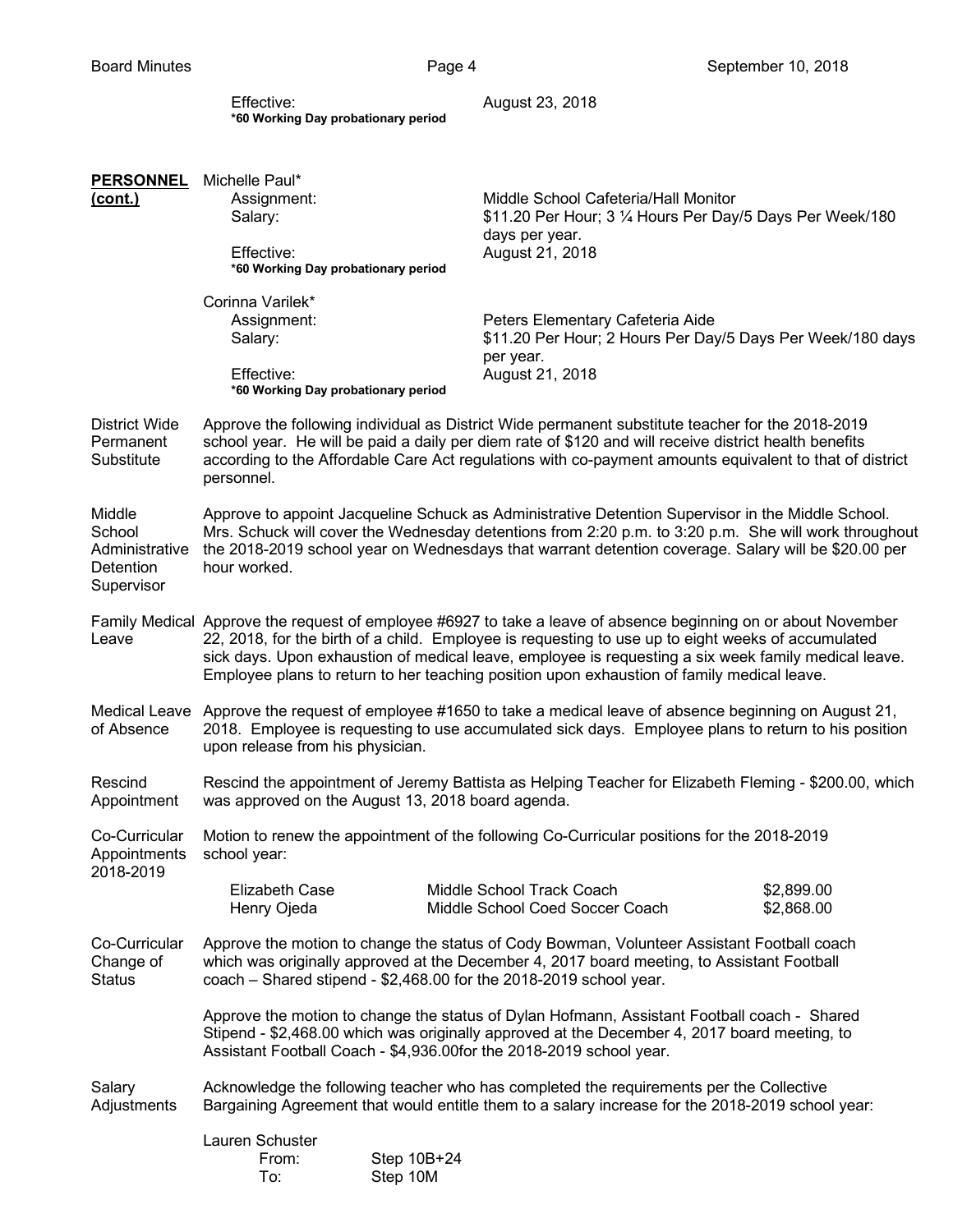| <b>PERSONNEL</b><br><u>(cont.)</u>                               |                                                                                                                                                                                                                                                                                                                                                                                                                                                                     |
|------------------------------------------------------------------|---------------------------------------------------------------------------------------------------------------------------------------------------------------------------------------------------------------------------------------------------------------------------------------------------------------------------------------------------------------------------------------------------------------------------------------------------------------------|
| HS Webpage<br>Maintenance<br>A.Kern                              | Approve a stipend in the amount of \$500.00 for Mr. Andrew Kern for High School website<br>maintenance and working with students during the 2018-2019 school year. Mr. Kern has<br>constant contact with teachers, secretaries, and administrators in an effort to update the<br>website on a daily basis with the latest information, handouts, and scheduled events.<br>Stipend to be funded by the High School Student Activities Fund.                          |
| <b>District Web</b><br>Maintenance<br>A. Kern                    | Approve a stipend in the amount of \$1,000.00 for Mr. Andrew Kern for maintenance and<br>updates of the district website during the 2018-2019 school year. Stipend to be funded<br>by superintendent's budget.                                                                                                                                                                                                                                                      |
| Peters Web-<br>Site Maint-<br>enance<br>J. Bashore               | Approve a stipend in the amount of \$500.00 for Ms. Janet Bashore for maintenance and<br>updates of the Peters Elementary website during the 2018-2019 school year. Stipend to be<br>funded by Peters Elementary principal's discretionary account.                                                                                                                                                                                                                 |
| Artistic Dir.<br>Fall Play/<br><b>Spring Musical</b><br>S. Shuey | Approve Stephen Shuey as Artistic Director for the Fall Play/Spring Musical for the NLHS<br>Student Theater Group. Stipend for the Artistic Director will be \$2,000 to be paid out of the General<br>Fund High School Student Activities Fund. The Artistic Director will be responsible for and overseeing<br>all persons involved with set design and construction, costuming, lighting, sound, etc., determined<br>by the HS Principal and Production Director. |
| Game<br>Workers<br>2018-2019                                     | Motion to renew the appointment of the following list of people as Game Workers for the<br>2018-2019 school year. Game Workers consist of ticket sellers and takers, game announcers,<br>scoreboard operators, timers, field judges, scorekeepers. Rate of pay is consistent with the rates<br>approved on the 2017-2018 Supplementary Personnel Salary Schedule.                                                                                                   |
|                                                                  | Dennis Rehrig                                                                                                                                                                                                                                                                                                                                                                                                                                                       |
| Substitute-<br>Instructional                                     | Motion to approve the following substitute teachers for the 2018-2019 school year at the 2018-2019<br>substitute teacher rates as approved on the Supplementary Personnel Salary Schedule:                                                                                                                                                                                                                                                                          |
|                                                                  | Katie Cappuccino - Chemistry<br>Derrick Reinert - Secondary Math<br>Alyssia Wechsler - Family Consumer Sciences, Special Education                                                                                                                                                                                                                                                                                                                                  |
| Substitute-<br>Non-<br>Instructional<br>Aide/                    | Motion to renew the appointment of the following individuals as substitute secretary/aides for the 2018-<br>2019 school year at the 2018-2019 substitute rate as approved on the Supplementary Personnel<br>Salary Schedule:                                                                                                                                                                                                                                        |
| Secretary                                                        | <b>Shelly Pender</b><br><b>Christine Sigley</b>                                                                                                                                                                                                                                                                                                                                                                                                                     |
| Custodians                                                       | Motion to renew the appointment of the following individuals as substitute custodian workers for the<br>2018-2019 school year at the 2018-2019 substitute rate as approved on the Supplemental Personnel<br>Salary Schedule:                                                                                                                                                                                                                                        |
|                                                                  | <b>Holly Carlson</b>                                                                                                                                                                                                                                                                                                                                                                                                                                                |
| Cafeteria<br><b>Workers</b>                                      | Motion to renew the appointment of the following individuals as substitute cafeteria workers for the<br>2018-2019 school year at the 2018-2019 substitute rate as approved on the Supplementary Personnel<br>Salary Schedule:                                                                                                                                                                                                                                       |
|                                                                  | <b>Holly Carlson</b>                                                                                                                                                                                                                                                                                                                                                                                                                                                |

Christine Sigley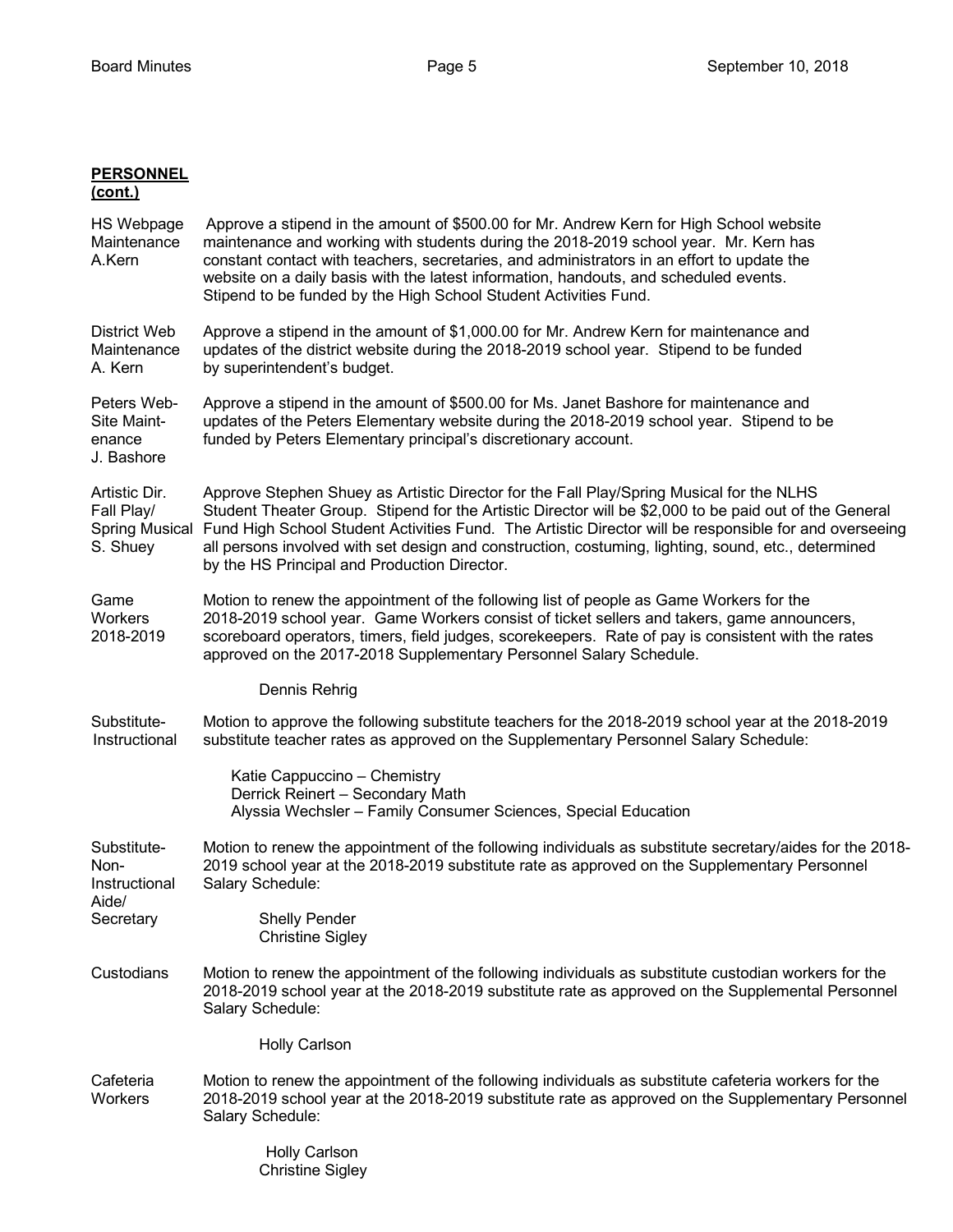Co-Curricular Dylan Hofmann **Assistant Wrestling Coach** Volunteers 2018-2019

## **PERSONNEL**

**(cont.)**

Unpaid Approve the following unpaid volunteer aides in the Peters and/or Slatington Elementary school<br>Volunteers and Middle School for the 2018-2019 school year: and Middle School for the 2018-2019 school year:

|                                                    |                                                                                                                                                                                                                                                                | Margaret Blose<br>Patricia Bollinger<br>Susan Bowser<br>Andrea Fella<br>Dawn Mayer<br>Lori-Beth Guelcher | Janet McKelvey<br>Joanne Perich<br>Gina Serfass<br>Erica Szwast<br>Deborah Geiger<br>Elizabeth Vasquez                                                                                                                                                       | Karen Haberen<br>Sharon Karpiszin<br>Nancy Wagner<br><b>Dixie Gross</b>                     |  |
|----------------------------------------------------|----------------------------------------------------------------------------------------------------------------------------------------------------------------------------------------------------------------------------------------------------------------|----------------------------------------------------------------------------------------------------------|--------------------------------------------------------------------------------------------------------------------------------------------------------------------------------------------------------------------------------------------------------------|---------------------------------------------------------------------------------------------|--|
|                                                    | YEA:<br>NAY:                                                                                                                                                                                                                                                   | Mr. Fedorcha (8)<br>None $(0)$                                                                           |                                                                                                                                                                                                                                                              | Mr. Distler, Mr. Green, Mrs. Heckman, Mr. Keegan, Mrs. Kulp, Mr. Roberts, Mrs. Wilk, and    |  |
| <b>PERSONNEL</b><br><u>(cont.)</u>                 | Mrs. Kulp made a motion, which was seconded by Mrs. Wilk that the Board of Education approves<br>the following personnel item:                                                                                                                                 |                                                                                                          |                                                                                                                                                                                                                                                              |                                                                                             |  |
| Appointment<br>Instructional                       | <b>Kimberly Bayer</b><br>Assignment:<br>Salary:                                                                                                                                                                                                                |                                                                                                          | <b>Temporary Vacancy Replacement</b><br>Secondary Math Teacher replacing a new employee who<br>has not been released by her current district.<br>Substitute Teacher Rate Days 1-30; Day 31 and beyond:<br>\$48,750.00 (Step 1 Bachelors on the 2018-2019 CBA |                                                                                             |  |
|                                                    | Effective:                                                                                                                                                                                                                                                     |                                                                                                          | Salary Schedule)<br>August 21, 2018                                                                                                                                                                                                                          |                                                                                             |  |
|                                                    |                                                                                                                                                                                                                                                                | <b>Termination Date:</b>                                                                                 | Upon release of full time teacher                                                                                                                                                                                                                            |                                                                                             |  |
|                                                    | YEA:<br>NAY:<br>ABS:                                                                                                                                                                                                                                           | None $(0)$<br>Mrs. Heckman (1)                                                                           |                                                                                                                                                                                                                                                              | Mr. Distler, Mr. Green, Mr. Keegan, Mrs. Kulp, Mr. Roberts, Mrs. Wilk, and Mr. Fedorcha (7) |  |
| <b>PERSONNEL</b><br>(cont)                         | Mrs. Wilk made a motion, which was seconded by Mr. Distler that the Board of Education approves<br>the following personnel item:.                                                                                                                              |                                                                                                          |                                                                                                                                                                                                                                                              |                                                                                             |  |
| Slatington<br>Website<br>Maintenance<br>K. Dibilio | Approve a stipend in the amount of \$500.00 for Ms. Kori Dibilio for maintenance and updates of<br>the Slatington Elementary website during the 2018-2019 school year. Stipend to be funded by<br>the Slatington Elementary principal's discretionary account. |                                                                                                          |                                                                                                                                                                                                                                                              |                                                                                             |  |
|                                                    | YEA:<br>Mr. Distler, Mr. Green, Mrs. Heckman, Mr. Keegan, Mrs. Kulp, Mr. Roberts, and Mrs. Wilk (7)<br>NAY:<br>None $(0)$<br>ABS:<br>Mr. Fedorcha (1)                                                                                                          |                                                                                                          |                                                                                                                                                                                                                                                              |                                                                                             |  |
| <b>POLICY</b>                                      | Mr. Keegan made a motion, which was seconded by Mr. Roberts, that the Board of Education<br>approves the following policy items:                                                                                                                               |                                                                                                          |                                                                                                                                                                                                                                                              |                                                                                             |  |
| <b>Board Policy</b>                                | Approve school board policy #815.1 – Operations – Social Media, as presented after first reading.                                                                                                                                                              |                                                                                                          |                                                                                                                                                                                                                                                              |                                                                                             |  |
| First<br>Reading                                   | Approve school board policy #828 – Operations – Fraud, as presented after first reading.                                                                                                                                                                       |                                                                                                          |                                                                                                                                                                                                                                                              |                                                                                             |  |
| <b>Board Policy</b><br>Second                      | Approve school board policy #302- Employees - Employment of Superintendent/Assistant Superintendent,<br>as presented after second reading.                                                                                                                     |                                                                                                          |                                                                                                                                                                                                                                                              |                                                                                             |  |
| Reading                                            | Approve school board policy #312 - Employees - Performance Assessment of Superintendent/<br>Assistant Superintendent, as presented after second reading.                                                                                                       |                                                                                                          |                                                                                                                                                                                                                                                              |                                                                                             |  |

Approve school board policy #815 – Operations – Acceptable Use of Internet and District Technology Resources, as presented after second reading.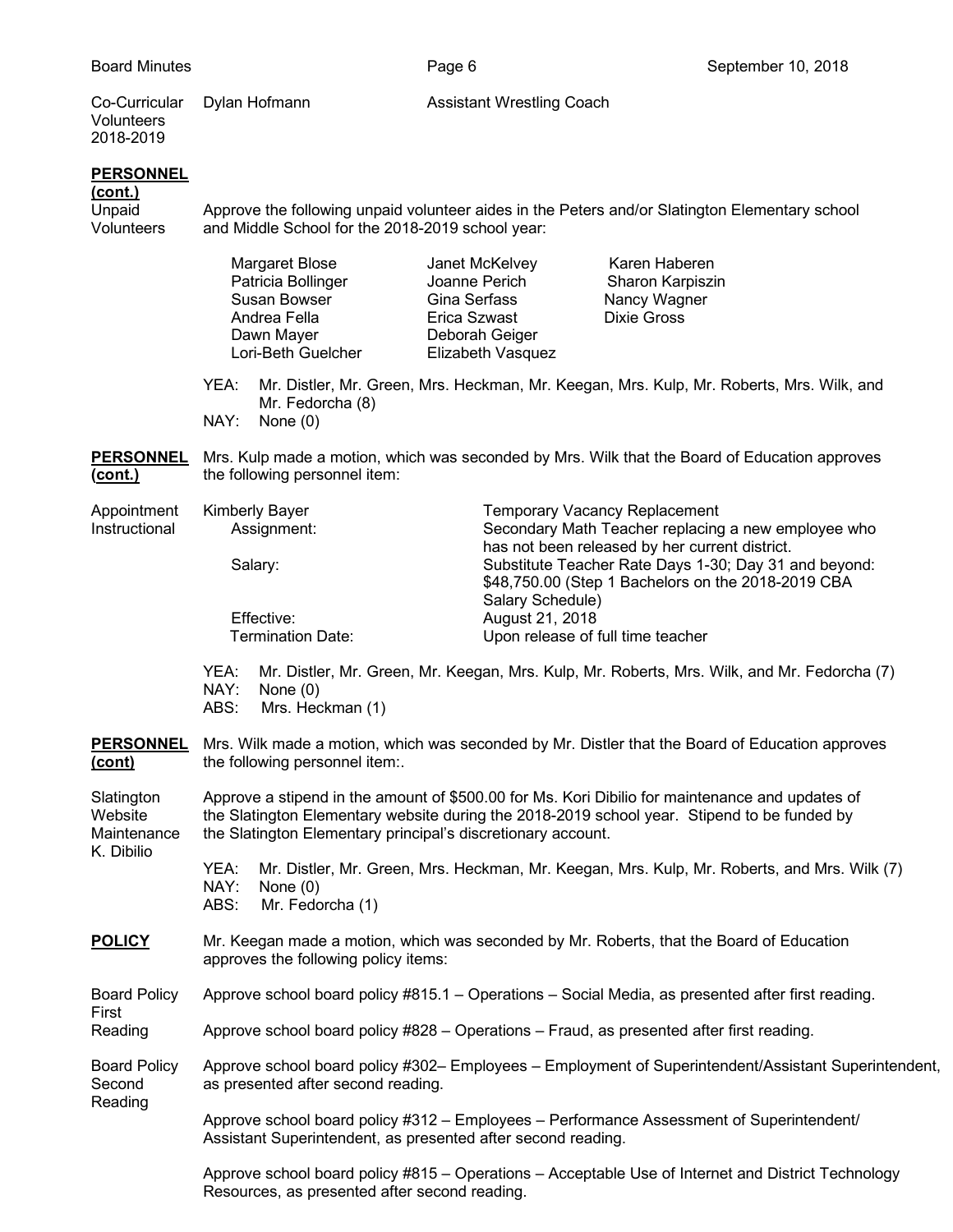Approve school board policy #915.1 – Community – Relations with School Affiliated Organizations, as presented after second reading.

**POLICY** YEA: Mr. Distler, Mr. Green, Mrs. Heckman, Mr. Keegan, Mrs. Kulp, Mr. Roberts, Mrs. Wilk, and **(cont)** Mr. Fedorcha (8) NAY: None (0)

**CONFER-** Mrs. Wilk made a motion, which was seconded by Mrs. Heckman, that the Board of Education **ENCES** approves the following conferences:

> Jennifer Butz - International Association of Sport & Play for Young Children: First World Congress - October 26-28, 2018 – Springfield, MA; There is no cost to the district for this conference.

> Jennifer Butz - 97th Annual PA State Association of Health, PE, Recreation & Dance - November 9- 11, 2018 – Seven Springs, PA; Registration - \$110.00; Travel - \$249.61; Lodging - \$314.00; –

Total

Approximate Cost: \$673.61 –Funding: Slatington Elementary Professional Development Budget

 Theresa Cinicola - PA Science Teacher Association Conference - September 30 - October 1, 2018 – State College, PA; Membership - \$20.00; Registration - \$155.00; Lodging - \$119.00 – Total Approximate Cost: \$294.00 – Funding: High School Professional Development Budget

Julie Everett - PA Science Teacher Association Conference - September 30 - October 1, 2018 – State College, PA; Membership - \$20.00 Registration - \$155.00; – Total Approximate Cost: \$175.00 – Funding: High School Professional Development Budget

YEA: Mr. Distler, Mr. Green, Mrs. Heckman, Mr. Keegan, Mrs. Kulp, Mr. Roberts, Mrs. Wilk, and Mr. Fedorcha (8) NAY: None (0)

**CURRIC-** Mr. Keegan made a motion, which was seconded by Mrs. Wilk, that the Board of Education **ULUM AND** approves the following curriculum and instruction item:

## **INSTRUC-TION**

Induction Approve the following teachers as a helping teacher in the Northern Lehigh School District Program Induction Program for the 2018-2019 school year:

|                                                         |                                                                                                                                                                                                                                                                                                                 | Helping Teacher                                                                                                                                                                                                                                                                                   | Inductee                                                                                 | Stipend  |  |  |
|---------------------------------------------------------|-----------------------------------------------------------------------------------------------------------------------------------------------------------------------------------------------------------------------------------------------------------------------------------------------------------------|---------------------------------------------------------------------------------------------------------------------------------------------------------------------------------------------------------------------------------------------------------------------------------------------------|------------------------------------------------------------------------------------------|----------|--|--|
|                                                         | Linda Brown<br>\$200.00                                                                                                                                                                                                                                                                                         |                                                                                                                                                                                                                                                                                                   | Alyssia Weschler                                                                         |          |  |  |
|                                                         |                                                                                                                                                                                                                                                                                                                 | Larry Meixsell                                                                                                                                                                                                                                                                                    | <b>Elizabeth Fleming</b>                                                                 | \$200.00 |  |  |
|                                                         | YEA:                                                                                                                                                                                                                                                                                                            | Mr. Distler, Mr. Green, Mrs. Heckman, Mr. Keegan, Mrs. Kulp, Mr. Roberts, Mrs. Wilk, and<br>Mr. Fedorcha (8)<br>None $(0)$                                                                                                                                                                        |                                                                                          |          |  |  |
|                                                         | NAY:                                                                                                                                                                                                                                                                                                            |                                                                                                                                                                                                                                                                                                   |                                                                                          |          |  |  |
| NEW<br><b>BUSINESS</b><br>Summary<br>Offense<br>Notices |                                                                                                                                                                                                                                                                                                                 | Mr. Distler made a motion, which was seconded by Mr. Roberts, that the Board of Education<br>approves the following new business item:<br>Approve to designate and authorize the following administrators to sign summary offense<br>notices for district students for the 2018-2019 school year: |                                                                                          |          |  |  |
|                                                         | Mr. Frank Gnas - School Police Officer<br>Mr. Paul Leonzi - Peters Elementary School Principal<br>Mr. Scott Pyne - Slatington Elementary School Principal<br>Mrs. Jill Chamberlain - Middle School Principal<br>Mr. Robert Vlasaty - High School Principal<br>Ms. Tanya Simms – High School Assistant Principal |                                                                                                                                                                                                                                                                                                   |                                                                                          |          |  |  |
|                                                         | YEA:                                                                                                                                                                                                                                                                                                            | Mr. Fedorcha (8)                                                                                                                                                                                                                                                                                  | Mr. Distler, Mr. Green, Mrs. Heckman, Mr. Keegan, Mrs. Kulp, Mr. Roberts, Mrs. Wilk, and |          |  |  |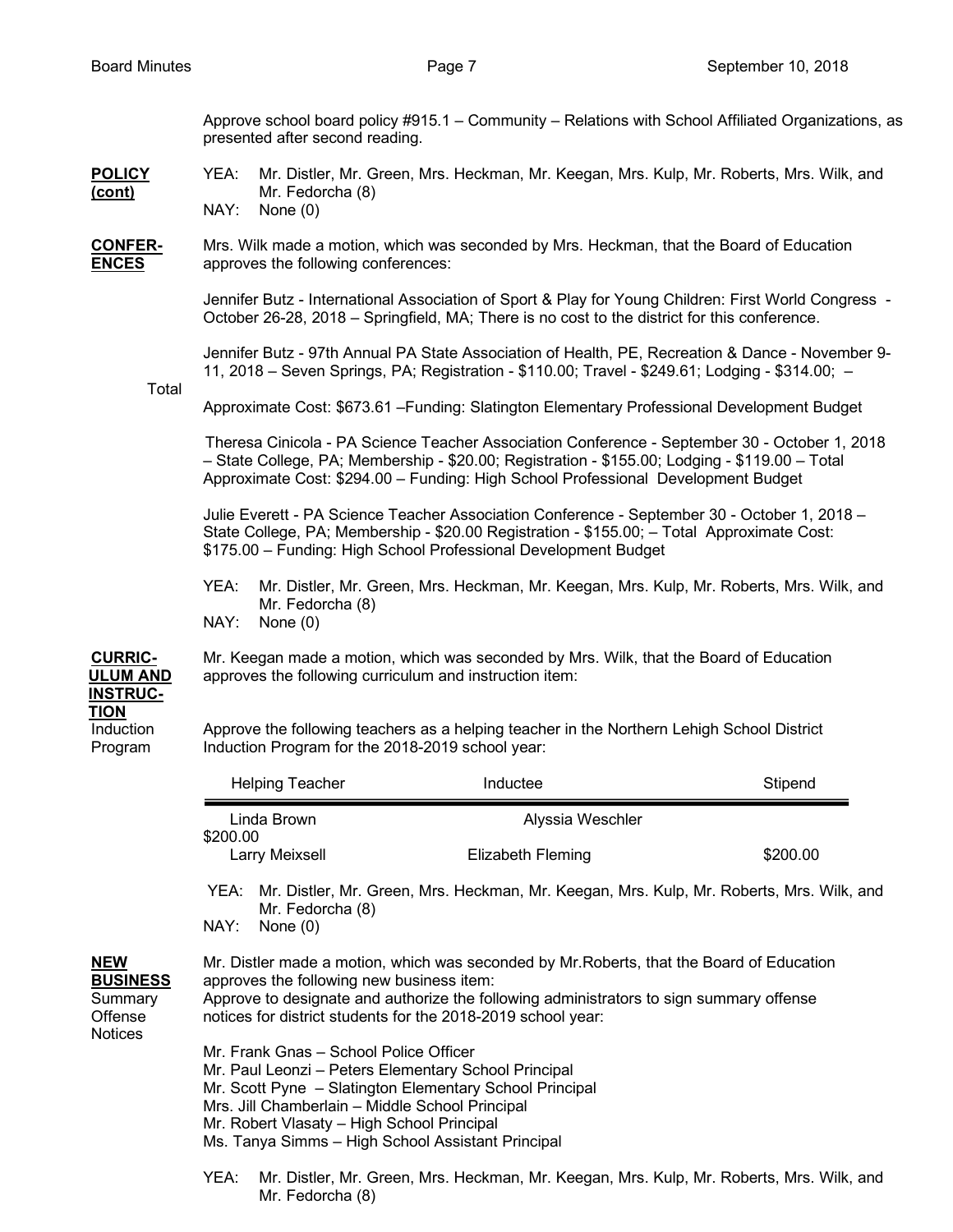NAY: None (0)

| <b>NEW</b><br><b>BUSINESS</b>                            | Mrs. Kulp made a motion, which was seconded by Mrs. Wilk, that the Board of Education<br>approves the following new business item:                                                                                                                                                                                                                                                                                                                                                                                                                                             |  |  |  |  |
|----------------------------------------------------------|--------------------------------------------------------------------------------------------------------------------------------------------------------------------------------------------------------------------------------------------------------------------------------------------------------------------------------------------------------------------------------------------------------------------------------------------------------------------------------------------------------------------------------------------------------------------------------|--|--|--|--|
| <u>(cont)</u><br><b>PSBA</b><br><b>Officers</b><br>2019. | <b>RECOMMEND</b> That the Board of Education elects the following candidates as officers for the<br>Pennsylvania School Boards Association, effective January 1, 20198 through December 31,                                                                                                                                                                                                                                                                                                                                                                                    |  |  |  |  |
| President-elect Eric Wolfgang                            |                                                                                                                                                                                                                                                                                                                                                                                                                                                                                                                                                                                |  |  |  |  |
| V.President                                              | <b>Art Levinowitz</b>                                                                                                                                                                                                                                                                                                                                                                                                                                                                                                                                                          |  |  |  |  |
| At-Large Rep-<br>resentative                             | Maura Buri                                                                                                                                                                                                                                                                                                                                                                                                                                                                                                                                                                     |  |  |  |  |
| Section 8<br>Advisor                                     | Amy Goldman                                                                                                                                                                                                                                                                                                                                                                                                                                                                                                                                                                    |  |  |  |  |
| Insurance<br><b>Trust Trustee</b><br>(3 year term)       | Richard Frerichs; William LaCoff; Nathan Mains                                                                                                                                                                                                                                                                                                                                                                                                                                                                                                                                 |  |  |  |  |
| Extra and<br>Co-curricular<br>Committee                  | Per the recommendation of the Education/Policy Committee and Administration, the Northern Lehigh<br>School Board approves the formation of an extra and co-curricular committee.                                                                                                                                                                                                                                                                                                                                                                                               |  |  |  |  |
| Formation                                                | YEA:<br>Mr. Distler, Mr. Green, Mrs. Heckman, Mr. Keegan, Mrs. Kulp, Mr. Roberts, Mrs. Wilk, and<br>Mr. Fedorcha (8)<br>NAY:<br>None $(0)$                                                                                                                                                                                                                                                                                                                                                                                                                                     |  |  |  |  |
| <b>FINANCIAL</b>                                         | Mr. Green made a motion, which was seconded by Mr. Distler, that the Board of Education approves<br>the following financial items with amending item "D" to read the actual cost as \$5,969.00.                                                                                                                                                                                                                                                                                                                                                                                |  |  |  |  |
| Financial<br>Reports                                     | Approve the following Financial Reports:<br>General Fund Account months of June, July, & August, 2018 (Unaudited)<br>NLMS Student Activities Account months of June, July & August, 2018 (Unaudited)<br>NLHS Student Activities Account months of June, July & August, 2018 (Unaudited)<br>NLHS Scholarship Accounts months of June & July, 2018 (Unaudited)<br>Capital Construction months of June, July, & August, 2018 (Unaudited)<br>Cafeteria Fund months of June, July, & August, 2018 (Unaudited)<br>Refreshment Stand months of June, July, & August, 2018 (Unaudited) |  |  |  |  |
| List of<br><b>Bills</b>                                  | Approve the Following List of Bills:<br>General Fund months of August & September, 2018<br>Capital Construction month of September, 2018<br>Cafeteria Fund months of August & September, 2018<br>Refreshment Stand Fund month of August, 2018                                                                                                                                                                                                                                                                                                                                  |  |  |  |  |
| <b>Network</b><br>Security<br>compromised,<br>Insurance  | Authorize administration to purchase a Network Security Insurance policy at a cost of of \$5,969.00<br>which would cover cyber activity including notification and credit monitoring for all those                                                                                                                                                                                                                                                                                                                                                                             |  |  |  |  |
|                                                          | as well as remediation.                                                                                                                                                                                                                                                                                                                                                                                                                                                                                                                                                        |  |  |  |  |
|                                                          | YEA:<br>Mr. Distler, Mr. Green, Mrs. Heckman, Mr. Keegan, Mrs. Kulp, Mr. Roberts, Mrs. Wilk, and<br>Mr. Fedorcha (8)<br>NAY:<br>None $(0)$                                                                                                                                                                                                                                                                                                                                                                                                                                     |  |  |  |  |
| <b>RECOGNI-</b><br><b>TION OF</b>                        | Mr. Bachman announced that each board member seat is an invitation to the first School Safety<br>meeting on October 8, 2018 at 2:00 p.m.                                                                                                                                                                                                                                                                                                                                                                                                                                       |  |  |  |  |